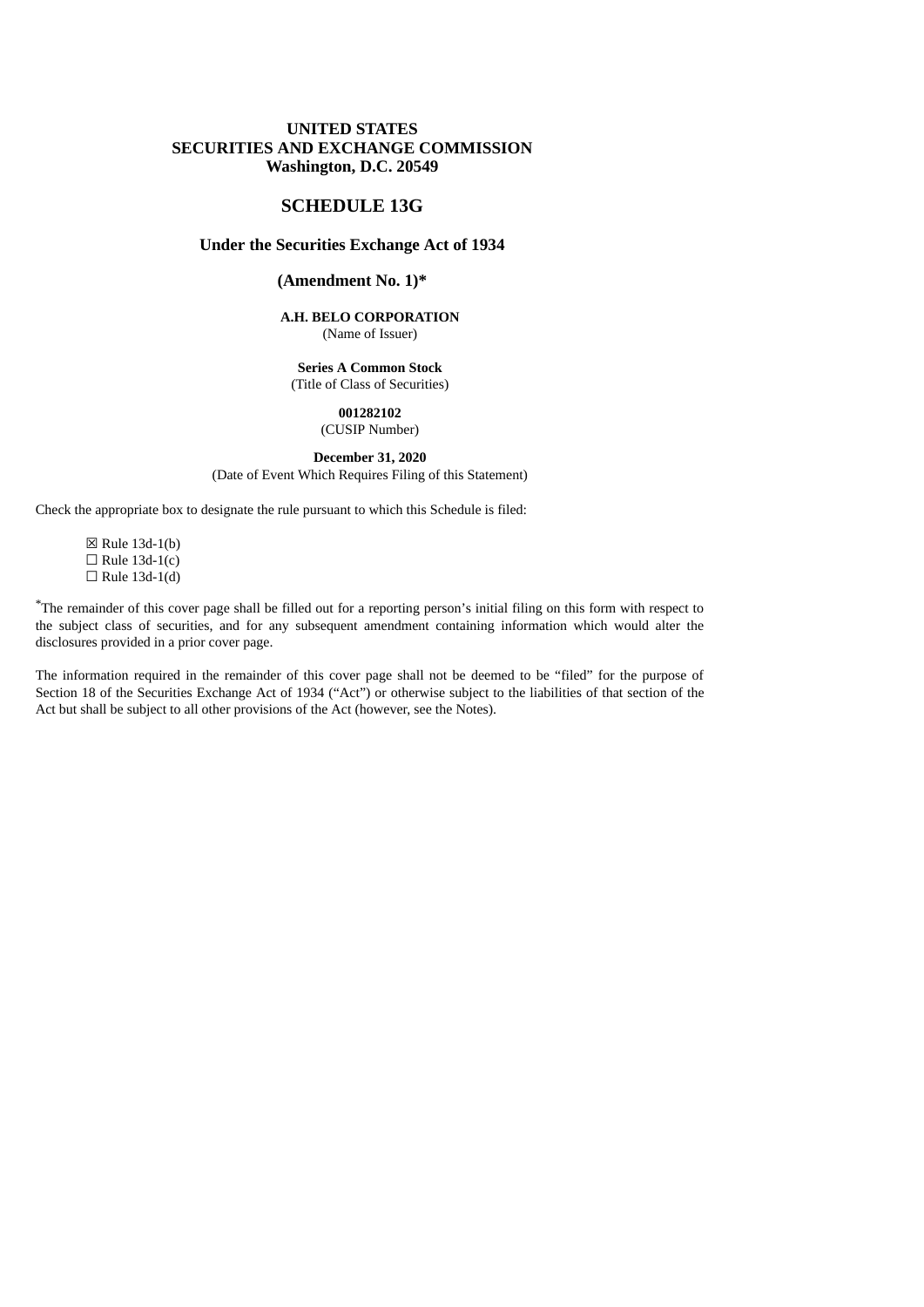# **CUSIP No.: 001282102**

| $\mathbf{1}$     | <b>NAMES OF REPORTING PERSONS</b>                                                                         |   |                                           |  |  |
|------------------|-----------------------------------------------------------------------------------------------------------|---|-------------------------------------------|--|--|
|                  | HEARTLAND ADVISORS, INC.                                                                                  |   |                                           |  |  |
| $\overline{2}$   | CHECK THE APPROPRIATE BOX IF A MEMBER OF A GROUP                                                          |   |                                           |  |  |
|                  | (a) $\Box$                                                                                                |   |                                           |  |  |
|                  | (b)                                                                                                       |   |                                           |  |  |
| 3                | <b>SEC USE ONLY</b>                                                                                       |   |                                           |  |  |
| 4                | CITIZENSHIP OR PLACE OF ORGANIZATION                                                                      |   |                                           |  |  |
|                  | WISCONSIN, U.S.A.                                                                                         |   |                                           |  |  |
| <b>NUMBER OF</b> |                                                                                                           | 5 | <b>SOLE VOTING POWER</b><br>$\bf{0}$      |  |  |
|                  | <b>SHARES</b><br><b>BENEFICIALLY</b><br><b>OWNED BY</b><br><b>EACH</b><br><b>REPORTING</b><br>PERSON WITH |   | <b>SHARED VOTING POWER</b><br>1,369,585   |  |  |
|                  |                                                                                                           |   | <b>SOLE DISPOSITIVE POWER</b><br>$\Omega$ |  |  |
|                  |                                                                                                           |   | SHARED DISPOSITIVE POWER<br>1,384,585     |  |  |
| 9                | AGGREGATE AMOUNT BENEFICIALLY OWNED BY EACH REPORTING PERSON                                              |   |                                           |  |  |
|                  | 1,384,585                                                                                                 |   |                                           |  |  |
| 10               | CHECK BOX IF THE AGGREGATE AMOUNT IN ROW (9) EXCLUDES<br>CERTAIN SHARES □                                 |   |                                           |  |  |
| 11               | PERCENT OF CLASS REPRESENTED BY AMOUNT IN ROW 9<br>7.31%                                                  |   |                                           |  |  |
| 12               | TYPE OF REPORTING PERSON<br><b>IA</b>                                                                     |   |                                           |  |  |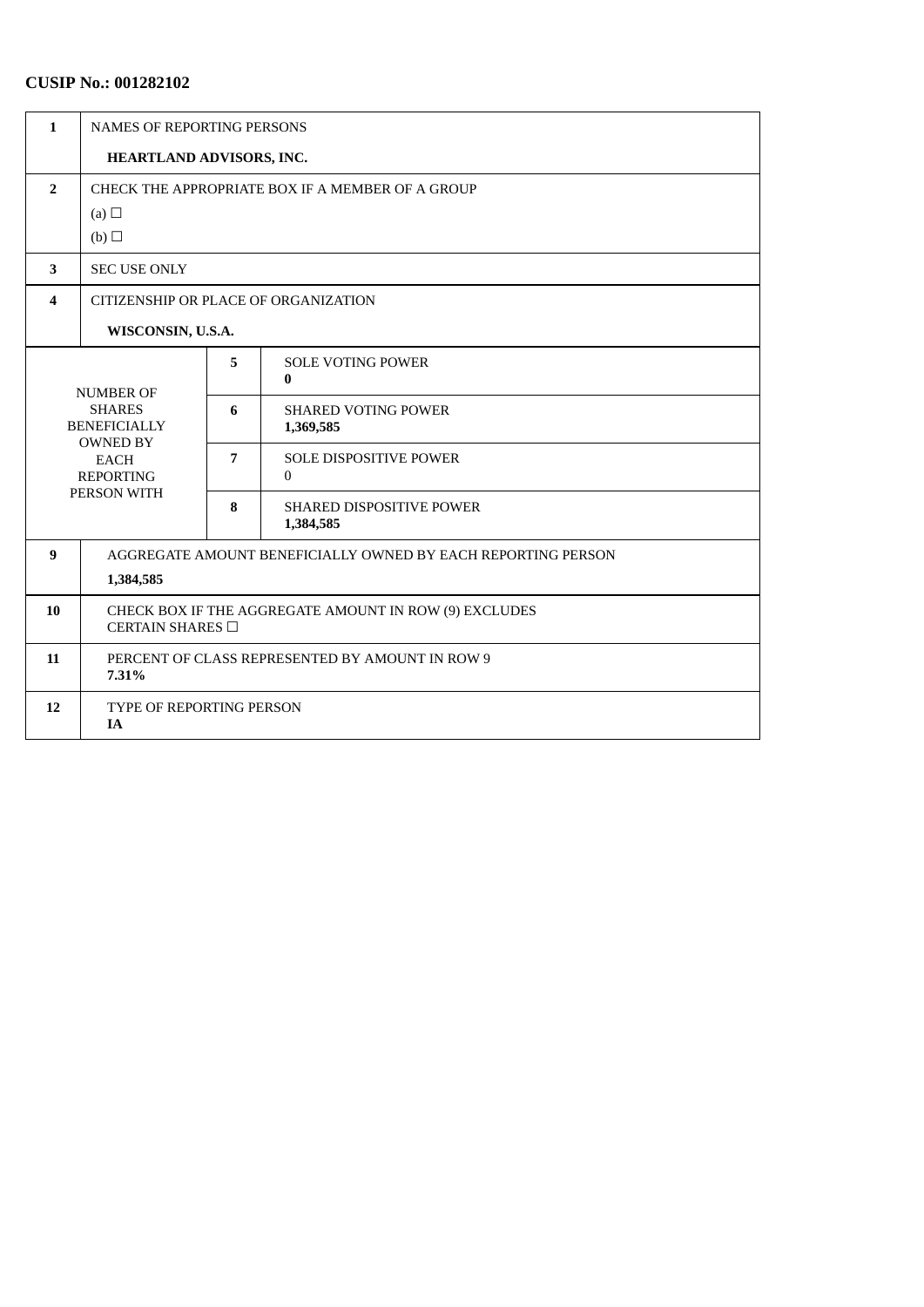# **CUSIP No.: 001282102**

| $\mathbf{1}$                                             | <b>NAMES OF REPORTING PERSONS</b>                                              |   |                                              |  |  |
|----------------------------------------------------------|--------------------------------------------------------------------------------|---|----------------------------------------------|--|--|
|                                                          | <b>William J. Nasgovitz</b>                                                    |   |                                              |  |  |
| $\overline{2}$                                           | CHECK THE APPROPRIATE BOX IF A MEMBER OF A GROUP<br>(a) $\Box$                 |   |                                              |  |  |
|                                                          | (b)                                                                            |   |                                              |  |  |
| 3                                                        | <b>SEC USE ONLY</b>                                                            |   |                                              |  |  |
| 4                                                        | CITIZENSHIP OR PLACE OF ORGANIZATION                                           |   |                                              |  |  |
|                                                          | U.S.A.                                                                         |   |                                              |  |  |
| <b>NUMBER OF</b><br><b>SHARES</b><br><b>BENEFICIALLY</b> |                                                                                | 5 | <b>SOLE VOTING POWER</b><br>$\bf{0}$         |  |  |
|                                                          |                                                                                | 6 | <b>SHARED VOTING POWER</b><br>1,369,585      |  |  |
|                                                          | <b>OWNED BY</b><br><b>EACH</b><br><b>REPORTING</b><br>PERSON WITH              |   | <b>SOLE DISPOSITIVE POWER</b><br>0           |  |  |
|                                                          |                                                                                |   | <b>SHARED DISPOSITIVE POWER</b><br>1,384,585 |  |  |
| 9                                                        | AGGREGATE AMOUNT BENEFICIALLY OWNED BY EACH REPORTING PERSON                   |   |                                              |  |  |
|                                                          | 1,384,585                                                                      |   |                                              |  |  |
| 10                                                       | CHECK BOX IF THE AGGREGATE AMOUNT IN ROW (9) EXCLUDES<br>CERTAIN SHARES $\Box$ |   |                                              |  |  |
| 11                                                       | PERCENT OF CLASS REPRESENTED BY AMOUNT IN ROW 9<br>7.31%                       |   |                                              |  |  |
| 12                                                       | <b>TYPE OF REPORTING PERSON</b><br>IN                                          |   |                                              |  |  |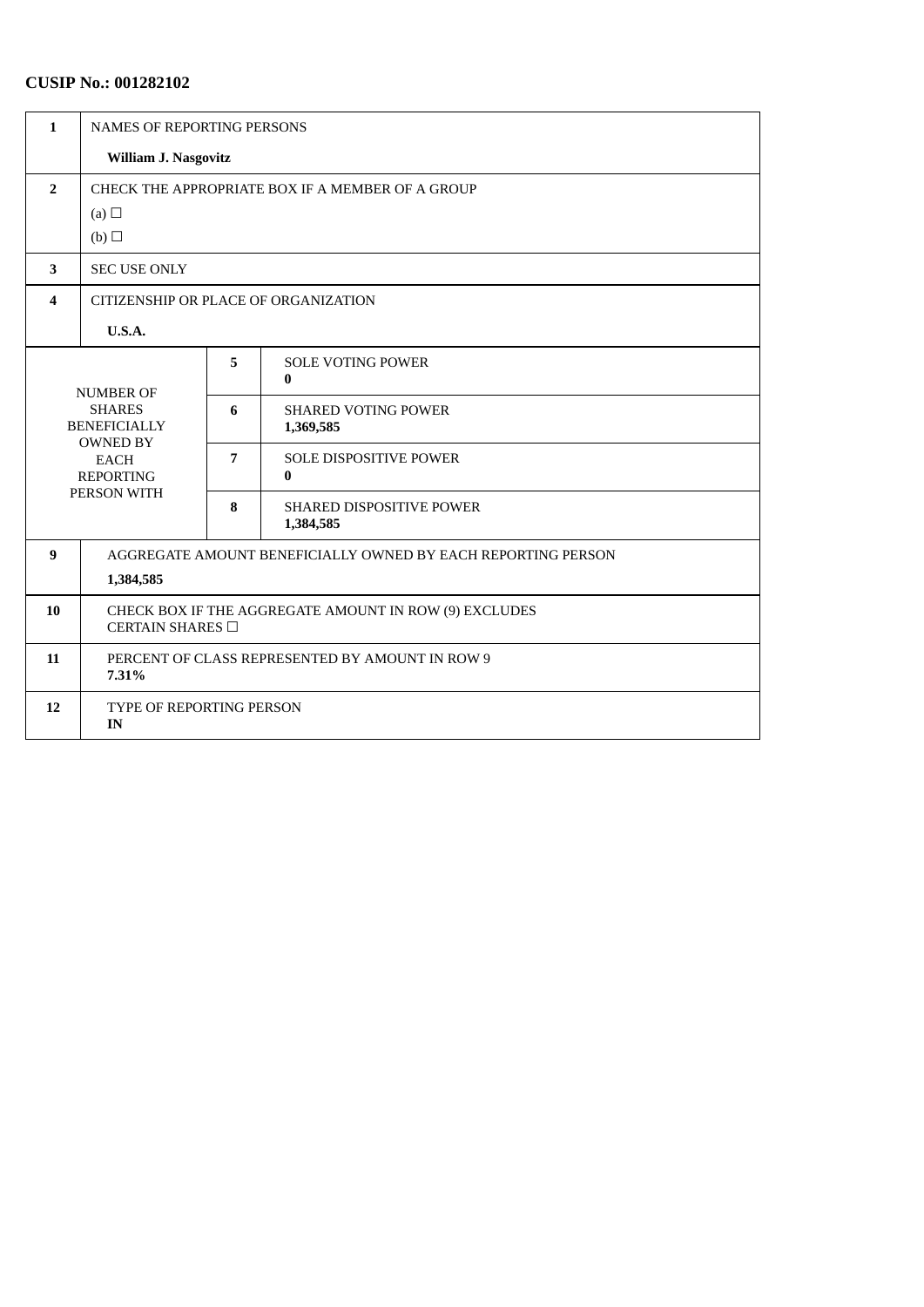#### **Item 1.**

| (a)     | Name of Issuer:<br>A.H. Belo Corporation                |
|---------|---------------------------------------------------------|
| (b)     | <b>Address of Issuer's Principal Executive Offices:</b> |
|         | 1954 Commerce Street                                    |
|         | Dallas, TX 75201                                        |
| Item 2. |                                                         |
| (a)     | <b>Name of Persons Filing:</b>                          |
|         | (1) Heartland Advisors, Inc.                            |
|         | (2) William J. Nasgovitz                                |

## (b) **Address of Principal Business Office:**

All reporting persons may be contacted at: 790 North Water Street, Suite 1200 Milwaukee, WI 53202

### (c) **Citizenship:**

Heartland Advisors, Inc. is a Wisconsin corporation. William J. Nasgovitz is a United States citizen.

### (d) **Title of Class of Securities:**

Series A Common Stock

## (e) **CUSIP Number:**

001282102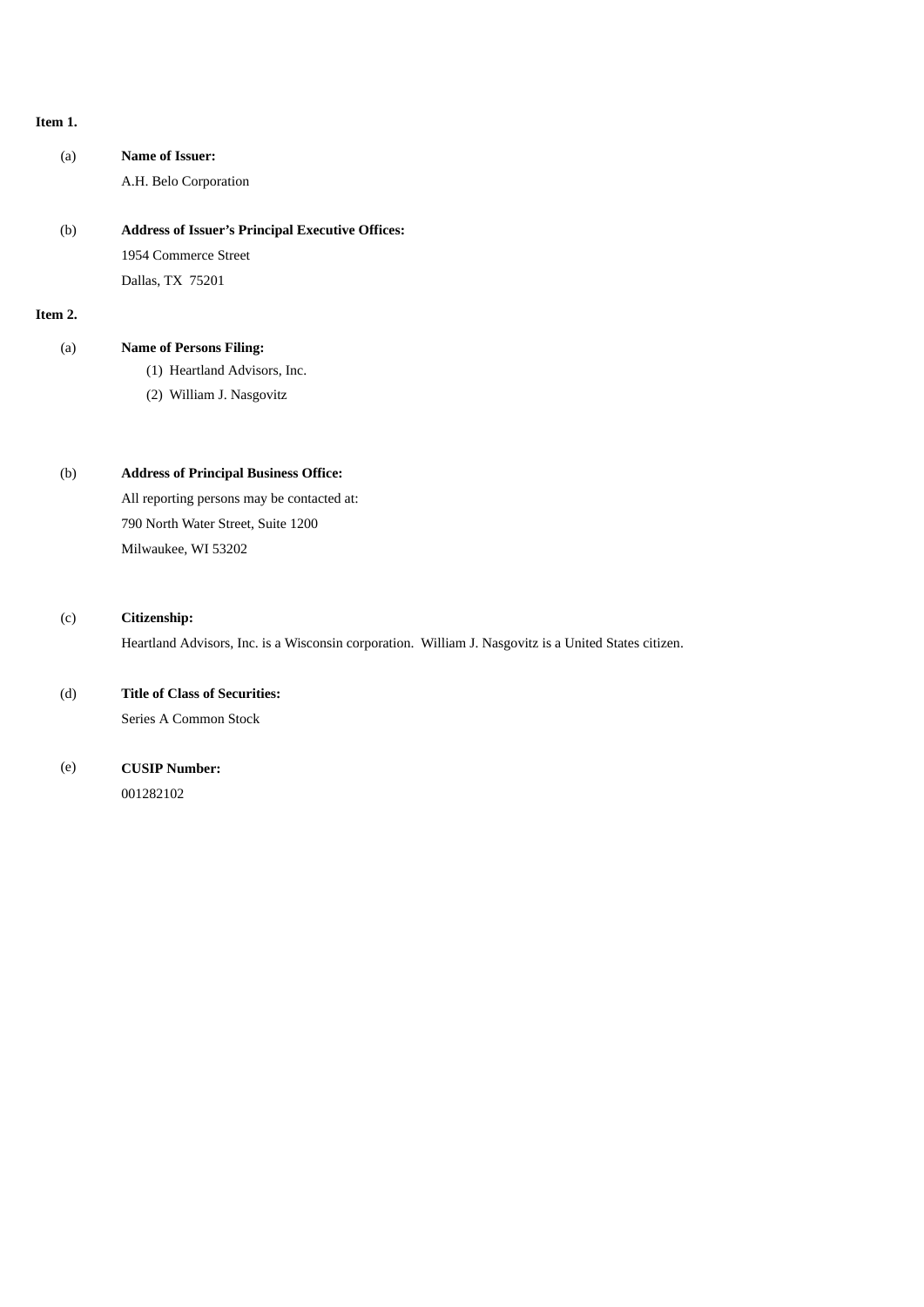#### Item 3. If this statement is filed pursuant to Rule 13d-1(b), or 13d-2(b) or (c), check whether the person filing is a(n):

| (a) |   | Broker or dealer registered under Section 15 of the Act;                                                                                                          |
|-----|---|-------------------------------------------------------------------------------------------------------------------------------------------------------------------|
| (b) |   | Bank as defined in Section 3(a)(6) of the Act;                                                                                                                    |
| (c) |   | Insurance company as defined in Section $3(a)(19)$ of the Act;                                                                                                    |
| (d) |   | Investment company registered under Section 8 of the Investment Company Act;                                                                                      |
| (e) | X | *Investment adviser in accordance with Rule $13d-1(b)(1)(ii)(E)$ ;                                                                                                |
| (f) |   | Employee benefit plan or endowment fund in accordance with Rule $13d-1(b)(1)(ii)(F)$ ;                                                                            |
| (g) | X | *Parent holding company or control person in accordance with Rule $13d-1(b)(1)(ii)(G)$ ;                                                                          |
| (h) |   | Savings association as defined in Section 3(b) of the Federal Deposit Insurance Act;                                                                              |
| (i) |   | Church plan that is excluded from the definition of an investment company under<br>Section $3(c)(14)$ of the Investment Company Act;                              |
| (j) |   | A non-U.S. institution in accordance with $\S 240.13d-1(b)(1)(ii)(J)$ ; or                                                                                        |
| (k) |   | Group, in accordance with § 240.13d-1(b)(1)(ii)(K).                                                                                                               |
|     |   | *The persons filing this Schedule 13G are Heartland Advisors, Inc., an investment<br>adviser registered with the SEC and William I Nasgovitz Chairman and control |

adviser registered with the SEC, and William J. Nasgovitz, Chairman and control person of Heartland Advisors, Inc. The reporting persons do not admit that they constitute a group.

#### **Item 4. Ownership**

(a) Amount beneficially owned:

1,384,585 shares may be deemed beneficially owned within the meaning of Rule 13d-3 of the Act by (1) Heartland Advisors, Inc. by virtue of its investment discretion and/or voting authority granted by certain clients; and (2) William J. Nasgovitz by virtue of his control of Heartland Advisors, Inc.

Mr. Nasgovitz disclaims beneficial ownership of any shares reported on the Schedule.

- (b) Percent of Class: 7.31%
- (c) For information on voting and dispositive power with respect to the above listed shares, see Items 5-9 on the Cover Pages.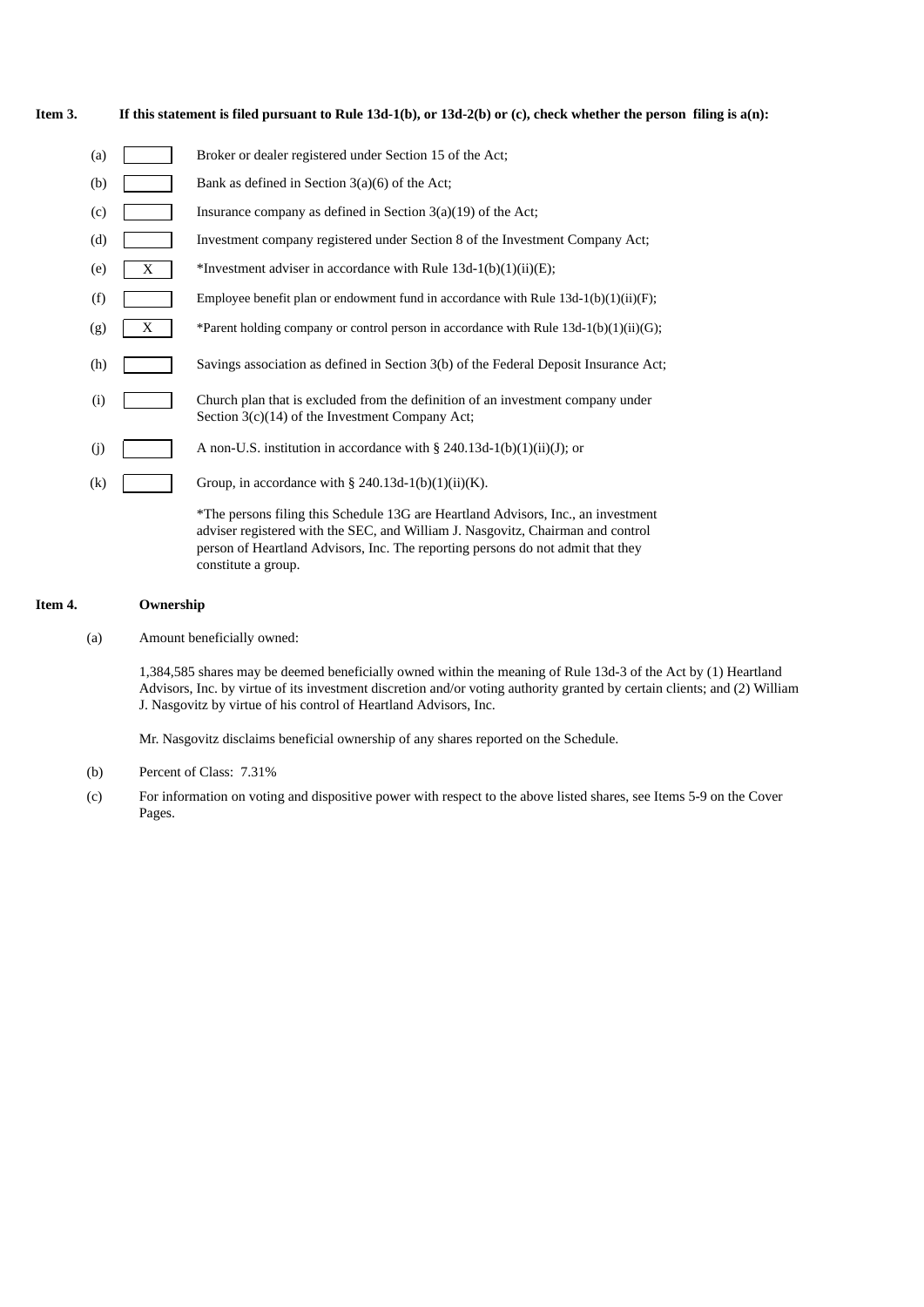| Item 5.  | Ownership of Less Five Percent of Less of a Class.                                                                                                                                                                                                                                                                                |
|----------|-----------------------------------------------------------------------------------------------------------------------------------------------------------------------------------------------------------------------------------------------------------------------------------------------------------------------------------|
|          | Not applicable.                                                                                                                                                                                                                                                                                                                   |
| Item 6.  | Ownership of More than Five Percent on Behalf of Another Person.                                                                                                                                                                                                                                                                  |
|          | Not applicable.                                                                                                                                                                                                                                                                                                                   |
| Item 7.  | <b>Identification and Classification of the Subsidiary Which Acquired the Security Being</b><br>Reported on by the Parent Holding Company or Control Person.                                                                                                                                                                      |
|          | Not applicable.                                                                                                                                                                                                                                                                                                                   |
| Item 8.  | <b>Identification and Classification of Members of the Group.</b>                                                                                                                                                                                                                                                                 |
|          | Not applicable.                                                                                                                                                                                                                                                                                                                   |
| Item 9.  | <b>Notice of Dissolution of Group.</b>                                                                                                                                                                                                                                                                                            |
|          | Not applicable                                                                                                                                                                                                                                                                                                                    |
| Item 10. | <b>Certification.</b>                                                                                                                                                                                                                                                                                                             |
|          | By signing below, the undersigned certify that, to the best of their knowledge and belief, the securities<br>referred to above were acquired and are held in the ordinary course of business and were not acquired<br>and are not held for the purpose of or with the effect of changing or influencing the control of the issuer |

transaction having that purpose or effect.

of the securities and were not acquired and are not held in connection with or as a participant in any